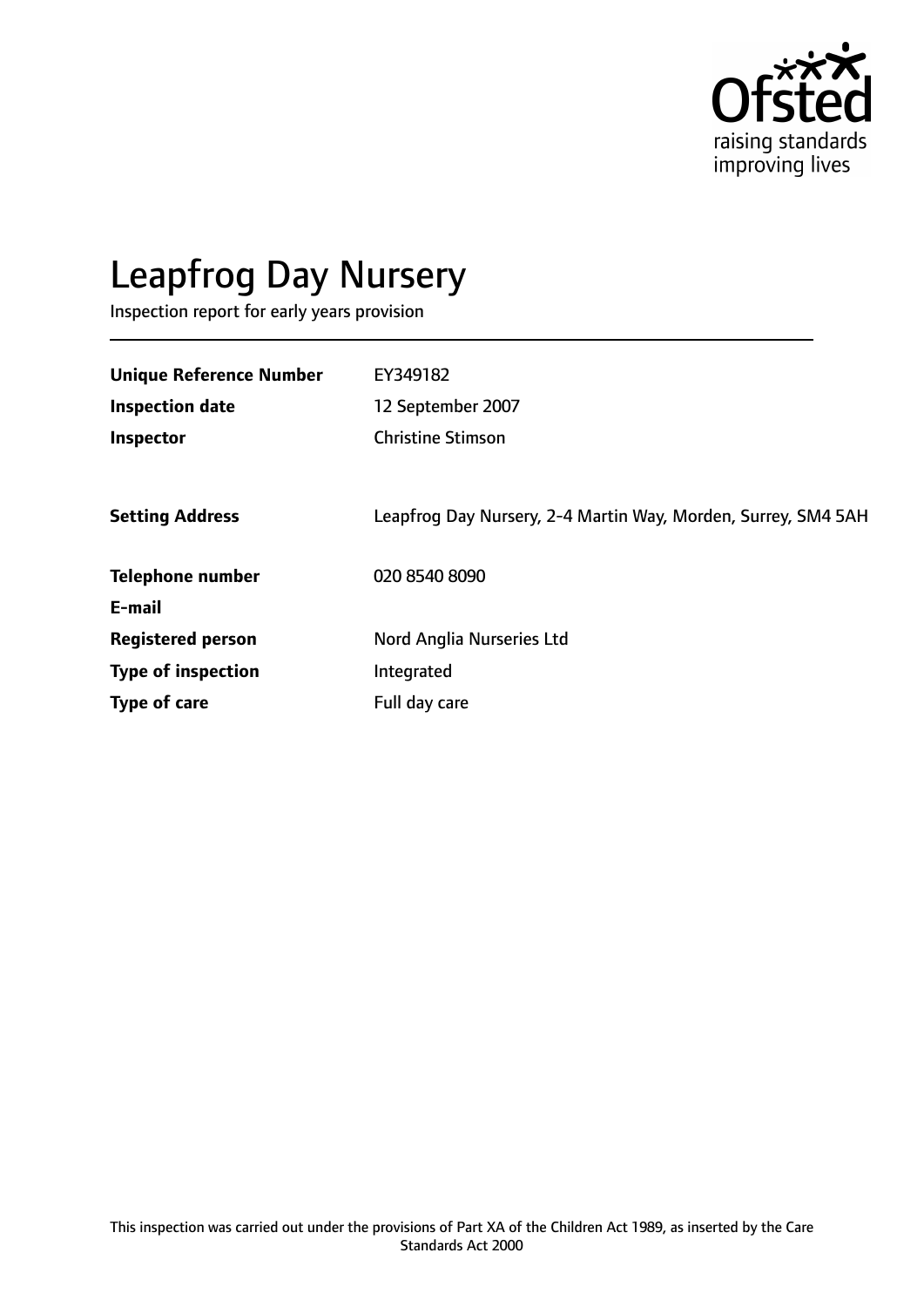#### **ABOUT THIS INSPECTION**

The purpose of this inspection is to assure government, parents and the public of the quality of childcare and, if applicable, of nursery education. The inspection was carried out under Part XA Children Act 1989 as introduced by the Care Standards Act 2000 and, where nursery education is provided, under Schedule 26 of the School Standards and Framework Act 1998.

This report details the main strengths and any areas for improvement identified during the inspection. The judgements included in the report are made in relation to the outcomes for children set out in the Children Act 2004; the National Standards for under 8s day care and childminding; and, where nursery education is provided, the *Curriculum guidance for the foundation stage.*

The report includes information on any complaints about the childcare provision which Ofsted has received since the last inspection or registration or 1 April 2004 whichever is the later.

## **The key inspection judgements and what they mean**

*Outstanding: this aspect of the provision is of exceptionally high quality Good: this aspect of the provision is strong Satisfactory: this aspect of the provision is sound Inadequate: this aspect of the provision is not good enough*

For more information about early years inspections, please see the booklet *Are you ready for your inspection?* which is available from Ofsted's website: *www.ofsted.gov.uk.*

# **THE QUALITY AND STANDARDS OF THE CARE AND NURSERY EDUCATION**

On the basis of the evidence collected on this inspection:

The quality and standards of the care are good. The registered person meets the National Standards for under 8s day care and childminding.

The quality and standards of the nursery education are good.

## **WHAT SORT OF SETTING IS IT?**

Leapfrog Day Nursery opened in 1995 and was re-registered in February 2007. It operates from five group rooms and a baby unit, plus it has a kitchen and toilet facilities. There are two enclosed outdoor play spaces at the back and front of the building, which is in a two storied converted house in Morden. It serves the local area and is close to transport links. There are currently 55 children aged from three months to under five years on role. This includes 10 funded children. The setting currently supports children with learning difficulties and those who speak English as an additional language.

The nursery opens five days a week all year round, apart from the Christmas break and bank holidays. Sessions are from 07.30 to 18:00hrs and children may attend for a variety of full or part time sessions. Currently 13 members of staff work with the children. The manager and 10 members of staff hold recognised childcare qualifications and there are two members of staff who are unqualified. The nursery employs a cook and a cleaner and there are Early Years students on placement. The setting receives support from the Early Years Development and Childcare Partnership.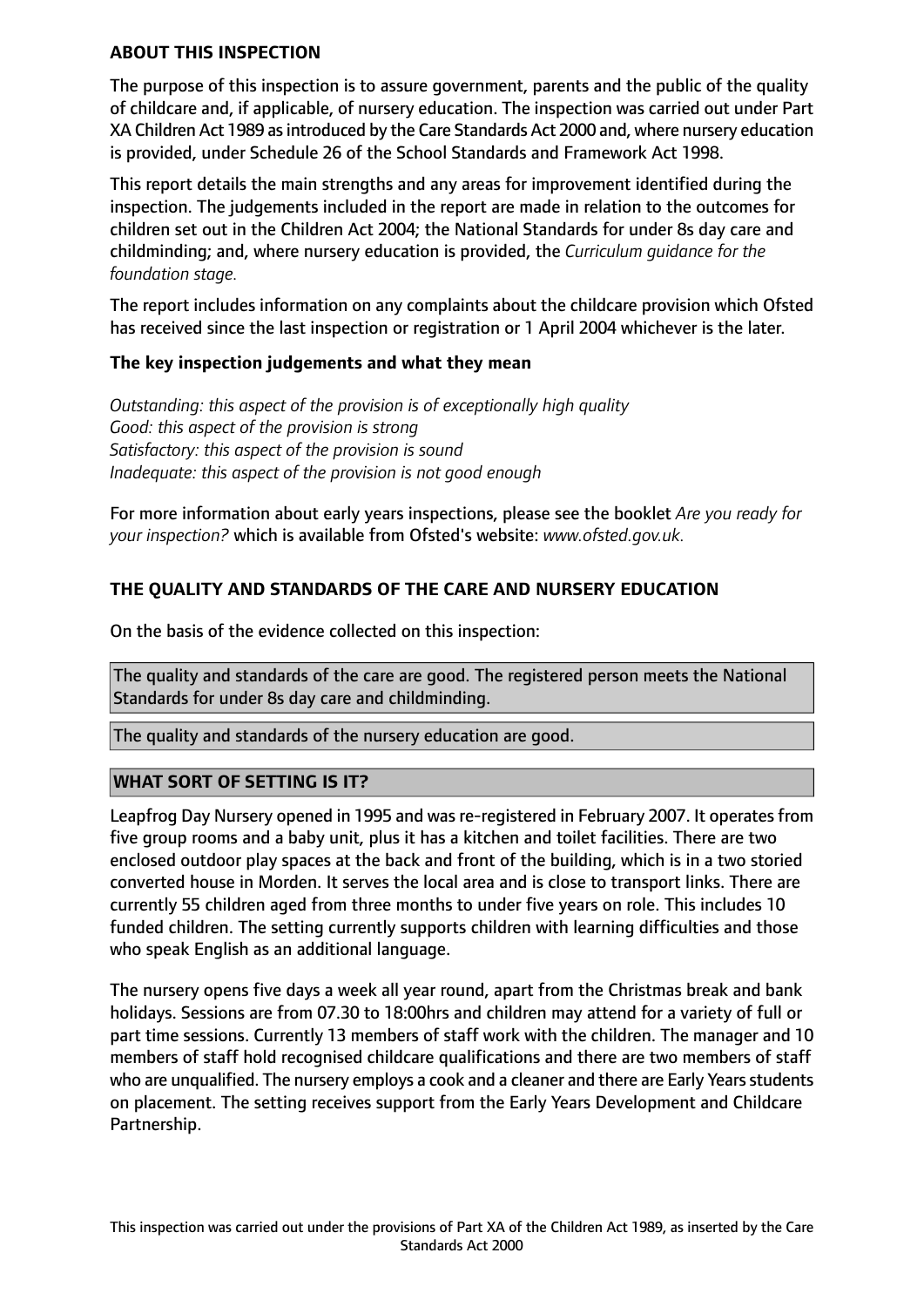## **Helping children to be healthy**

The provision is good.

Children are learning about how to keep themselves healthy as they have daily opportunities for physical exercise where they climb, run, learn ball skills and ride on bikes in the outside play areas. The food provided for the children helps them to develop healthy eating habits as it is all freshly prepared on site and offers a good nutritional balance. For example, today children have fresh fruit for morning snack and tomato, lentil and vegetable bake for lunch. This is followed by lemon drizzle cake. For their tea they have potato wedges with cheese and ham followed by yoghurt. All snacks and meals are accompanied by water with staff vigilant in filling up young children's beakers, making sure they do not become thirsty. Older children help themselves to water from a dispenser within their room.

Positive steps are taken to promote children's health in the setting. Staff ensure tables are hygienically cleaned before snack time and children have their hands washed before and after eating food, after messy play and after using the toilet. This helps them to develop good hygiene practice.

Children's minor accidents are dealt with effectively, as four staff hold first aid qualifications and the first aid boxes are readily accessible and regularly checked. All accidents are recorded and parents are informed on the day. Risk assessments are conducted of areas where accidents occur to make sure there are no potential hazards. The nursery has written consent from parents to allow them to take children to hospital in an emergency and this further supports children's health and well being. Other documentation which supportsthe health of children is maintained, such as ill health reports and medication records.

## **Protecting children from harm or neglect and helping them stay safe**

The provision is satisfactory.

The nursery has systems in place to ensure the safety of children as they arrive and depart. Secure fencing, locked gates, an entry phone system and vigilant staff ensure children cannot leave the premises unsupervised. In the back garden of the premises there is a window sill where the paint is very flaky, exposing rough wood; there is also a nail sticking out of the protective cover of the air conditioning unit. Theses hazards pose a risk to children's safety.

Children are escorted to and from the toilet areas and the premises are maintained at a comfortable temperature with electrical and gas appliances checked regularly. Children play in well organised rooms where they can make free choices about their play. They sit at small sturdy tables to eat their snacks, read stories and develop their fine motor skills. Carpet and soft mat areas give them sufficient space to explore comfortably on a larger scale. Resources within rooms are well maintained and suitable for the children's age and stage of development. However, some of the programmable toys such as activity centres and talking books lack batteries. This means children are disappointed when choosing these items to play with.

Staff take positive steps to ensure potential risks to children are minimized whilst they play indoors. They check rooms daily for hazards and restrict children having access to the kitchen. The nursery have regular fire drills and through these children learn to leave the building quickly and safely. However, a plan of the evacuation procedure is not displayed in rooms and some of the fire fighting equipment has not been checked since May 2006.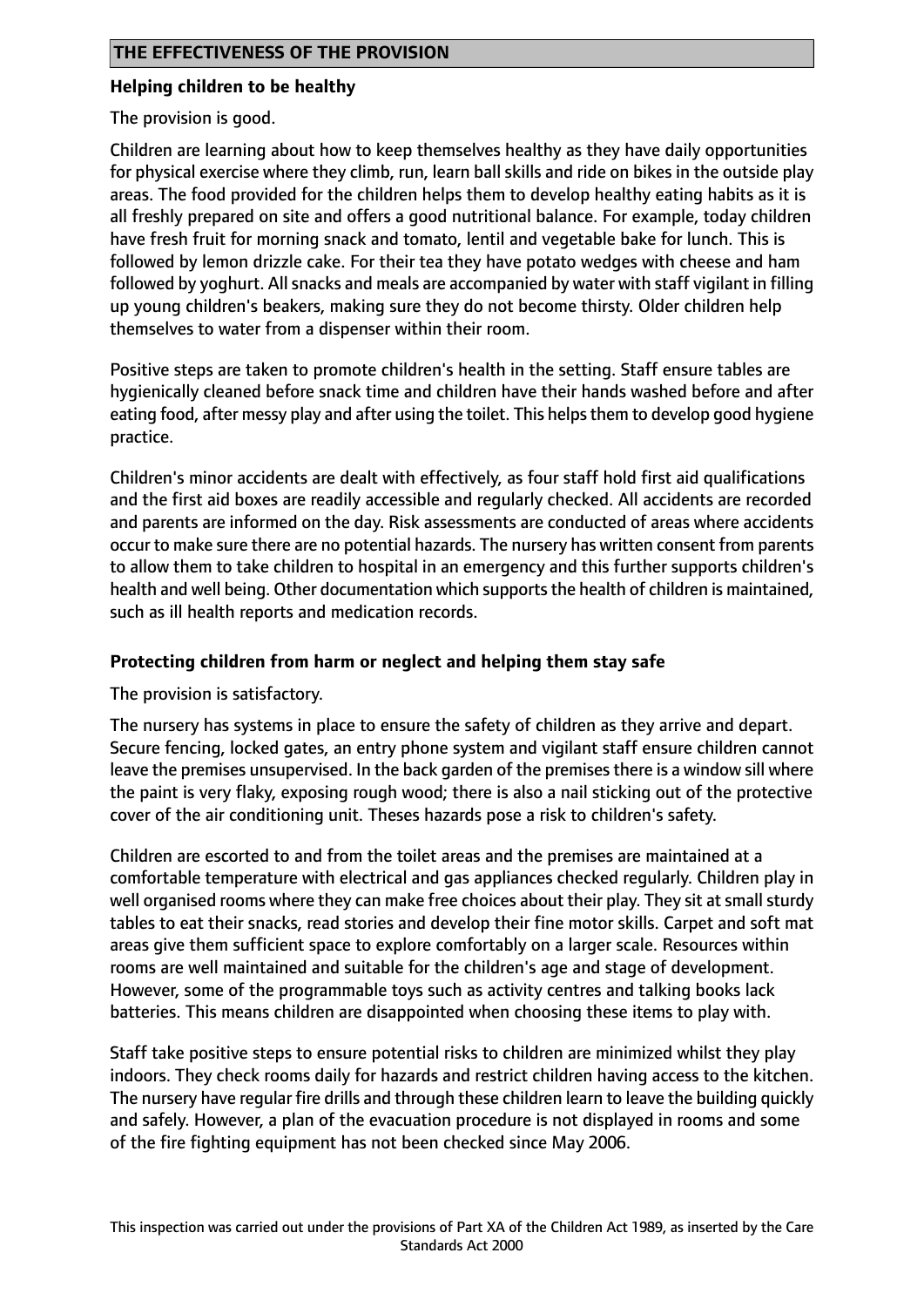Children's welfare is guarded by staff who are clear about their responsibilities regarding child protection. Some staff have attended child protection training and have a good understanding of how to recognise the possible signs of abuse and how to proceed with their concerns.

# **Helping children achieve well and enjoy what they do**

The provision is good.

Children and their parents are greeted personally as they enter the nursery. Most children separate readily from their parents, and staff are well deployed to offer additional security and cuddles for less confident children. This contributes to children's well-being. Children readily approach staff for support, with many asking them to join in their play such as 'come and have your dinner now' as staff are offered plates of pretend food. Staff question children effectively and show interest in their responses. This promotes children's self-esteem.

Staff are using the Birth to three matters framework to plan activities for all young children. This ensures a suitable play environment is available to meet individual needs. For example, children in the under 18 month room sit at the activity table to do painting. Aprons are put on the children and they are excited, anticipating what is coming. Several paint pots and brushes are provided for children together, with white paper. They dip their brushes into the pots and smear the paint onto the paper. Some children use their hands and staff praise their efforts.

Children enjoy singing rhymes with staff who use props to engage their interest. A happy relaxed atmosphere exists in the baby and toddler rooms and children's independence is encouraged. For example, many children over 18 months feed themselves and younger children hold a spoon as they are being fed. Children are happy at the setting and know the staff well; this contributes to their well being.

# NURSERY EDUCATION

The quality of teaching and learning is good. Staff have an understanding of the Foundation stage, even though they have had little training in this area. Children are making good progress towards the early learning goals, with activities planned to engage their interest. There is a system in place to observe, record and assess children's development and progress, but it is not being used effectively to record children's next step of development. Children are able to choose resources independently to initiate their own play.

Children are beginning to form relationships with their peer group. They are eager to learn and link up together for activities. Children are confident to ask questions and engage staff in their play, but few opportunities are given for them to become independent at snack and meal times. For example, staff serve them their food and snacks and pour their drinks out for them. Children are progressing well with their communication, language and literacy programme, as staff plan interesting activities to promote children's learning in this area. For example, laminated pictures are left on the desks and children are encouraged to make up stories about the pictures. Staff write down what children say and put their stories on a notice board for parents to read. Some stories show children have very vivid imaginations.

Children are becoming confident in using mathematical language as they weigh items and decide whether one side weighs more or less than the other. Regular sessions of singing number rhymes, such as five currant buns in a bakers shop, help children to count down as well as up and introduces them to subtraction. Children enjoy turning on the CD player and adjusting the volume as they listen to music and express themselves in dance. There are good opportunities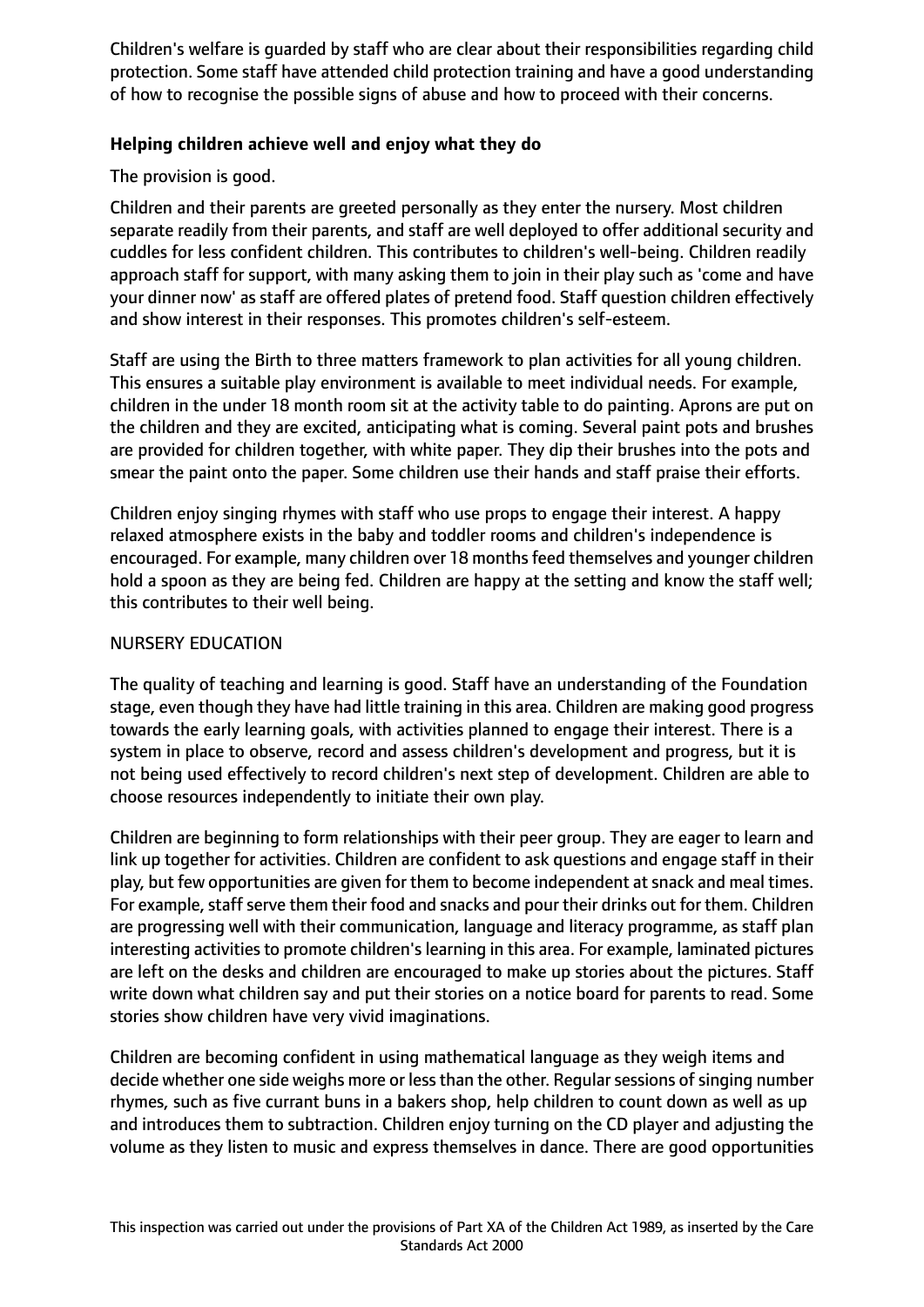for children to use re-cycled materials to build three dimensional models, which they join together using sellotape and glue. Children's language skills are extended as staff plan activities making sure new words are introduced. For example, during one activity children learnt the meaning of the word illustrator. Later in the day a child told a member of staff he was an illustrator as he drew his picture.

Children demonstrate they are developing their fine motor skills as they use paintbrushes, pens and threading toys in their everyday activities. They show good listening skills and concentration during story time and are allowed to choose stories, with their favourites being read again and again. This means children often anticipate what is coming next and express this to the teacher. Regular trips to the library ensure children are able to enjoy an increasing range of books.

Children have daily opportunities to play in the garden where they practise their balls skills and make use of climbing frames, tunnels and slides. Children ride on bikes, scooters, tricycles and cars around the playground, manoeuvring their vehicles in and out of obstacles on the ground like tyres, tunnels, plant pots and staff. They demonstrate an awareness of space for themselves and others, an ability to move with control and co-ordination and an ability to move safely.

## **Helping children make a positive contribution**

The provision is good.

Children's individual needs are known to staff as parents complete forms indicating any special requirements their children may have. For example, babies sleeping and eating routines are adhered to in the baby room to ensure continuity of care, and children settling in have familiar comforters to hand to reassure them. This helps them feel secure and settled. A clear settling in procedure helps children to gain confidence gradually. Children with learning or physical difficulties are settled by a special needs co-ordinator who discusses with parents how the nursery can help their child to develop. This occasionally involves contacting the local inclusion officer or other professionals and, with parents permission, they all work together to meet the child's needs. Children learn about diversity whilst they are at the nursery as they take part in activities that celebrate the festivals of others. Children play with resources that depict people with disabilities and those from different cultures as an integral part of their everyday play.

Staff are quick to use praise with children and this helps them to develop a positive self image, knowing their achievements are valued. As a consequence children are well behaved with older children getting stickers as rewards for helping staff or being kind to one another. Certificates are issued when 10 stickers have been achieved and children are proud to take these home to show their parents.

Relationships with parents are good. Information is shared verbally for older children and in written format for younger children on a daily basis. Clear and comprehensive information about the Birth to three matters curriculum is provided for parents and each child is allocated a key worker who is responsible for recording children's progress. Parents are invited to formal and informal meetings at the nursery and the parents notice board has lots of information to keep parents up to date, with the latest events both in the nursery and around the area.

Children's spiritual, moral, social and cultural development is fostered. Examples of this are how children show wonder as they look at insects through magnifying glasses and enjoy regular music sessions, where they freely express themselves in dance. Children link up together to play and enjoy eating their meals together, making it a social occasion. They are well behaved,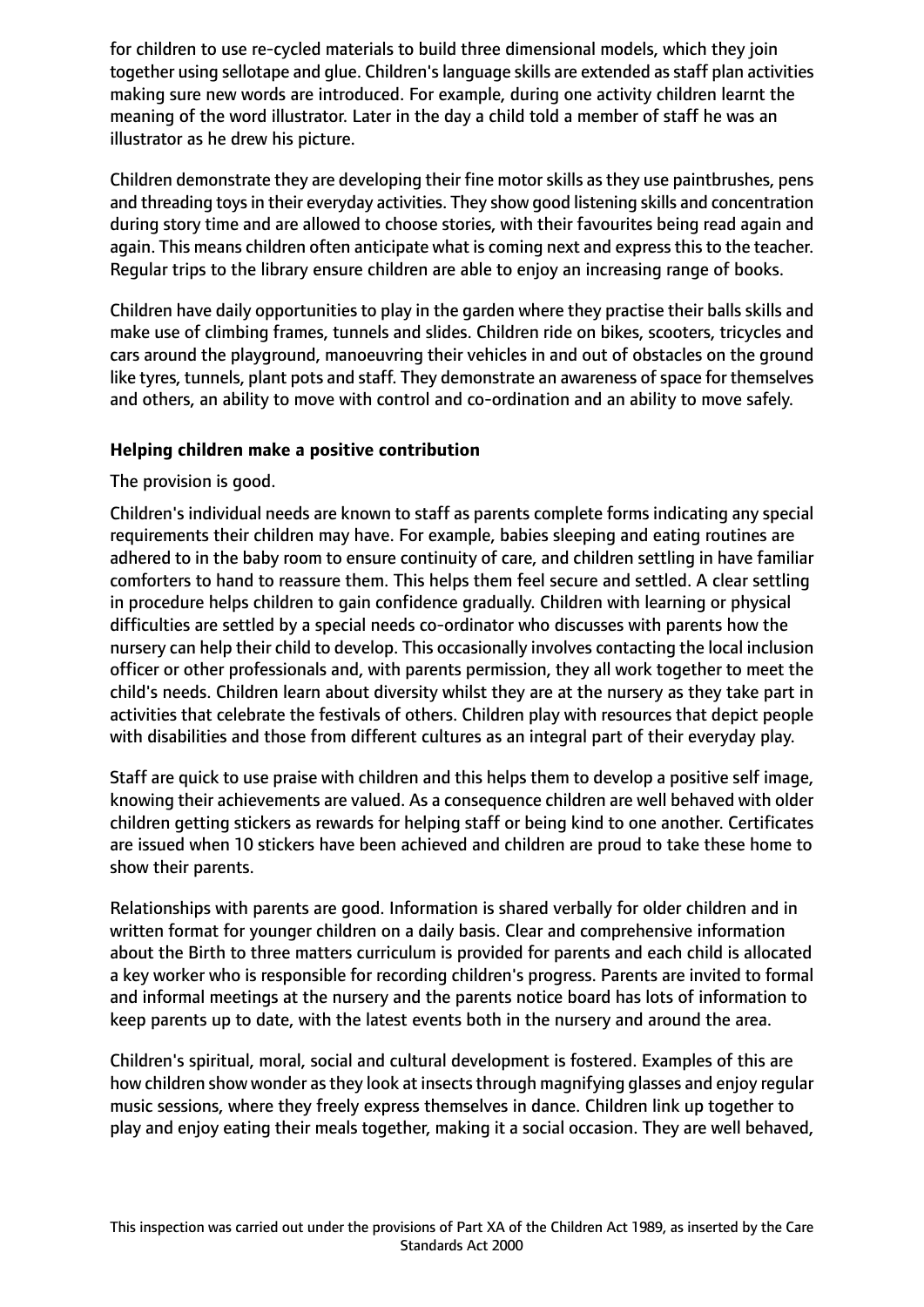respectful of staff and each other and are beginning to understand and respect diversity within our society.

The partnership with parents whose children receive nursery education is good. Parents receive good quality information about the planned curriculum, so that they can continue children's learning at home. Staff are available to talk to parents every day and regular evening meetings are held where more formal discussions about children's progress is shared.

# **Organisation**

The organisation is good.

Leadership and management are good and there is a strong commitment to continually improve the services offered. Staff understand their roles and responsibilities and work well together as a team. The manager encourages staff to embrace training opportunities, so they can be up to date in the latest childcare practices. She leads by example and makes sure staff are involved in all aspects of planning the curriculum for children. There is an effective system in place to monitor and evaluate the teaching and learning, but the manager has failed to ensure children's next step of development is recorded and taken forward into the future planning of activities.

Children are cared for by an experienced, qualified staff team who have a secure knowledge of child development. They are willing to continue to improve their practice by attending training courses that they feel will benefit the children. For example, courses relating to the Birth to three matters framework.

The nursery ensures thorough checks are undertaken on staff to ensure they are suitable to work with children and children are never left in the sole care of staff, who have not completed the vetting process. Space and time are well organised so children are kept occupied and stimulated, with time for both quiet and active play. However, attention to making sure programmable toys are kept in working order has been overlooked.

There is a comprehensive range of policies and procedures to guide staff in their work with children and these are made available to parents. All the required documentation which contributes to the children's safety, health and well-being is in place. The nursery is a generally safe place for children to play, but minor hazards in the garden area need to be addressed.

Overall the setting meets the needs of the range of children for whom it provides.

## **Improvements since the last inspection**

Not applicable

## **Complaints since the last inspection**

Since registration there have been no complaints made to Ofsted that required the provider or Ofsted to take any action in order to meet the National Standards. The provider is required to keep a record of complaints made by parents, which they can see on request. The complaints record may contain complaints other than those made to Ofsted.